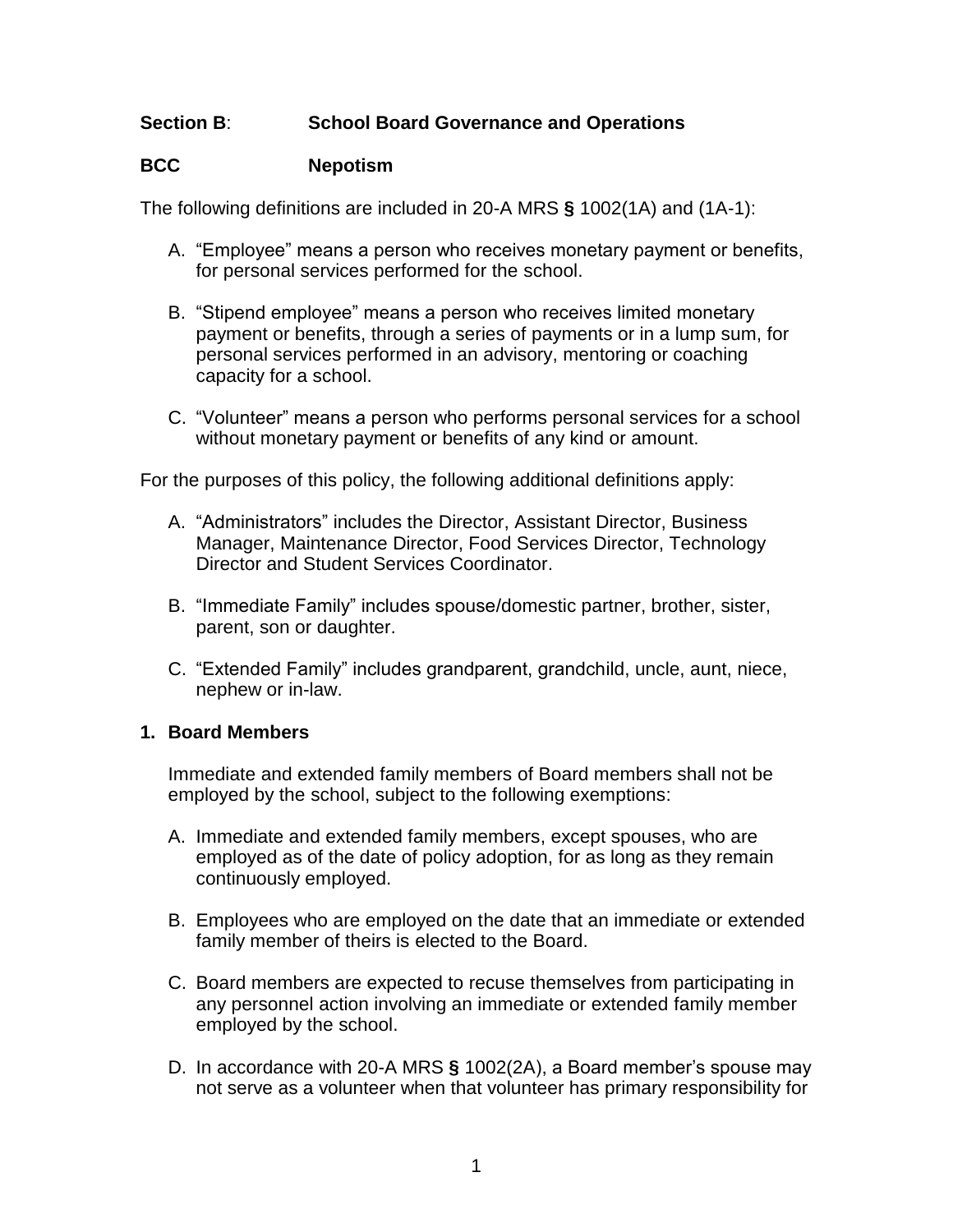a curricular, cocurricular or extracurricular program or activity and reports directly to the Director or other school administrator.

## **2. Director**

Immediate and extended family members of the Director shall not be employed by the school, subject to the following exemptions:

- A. Employees who are employed on the date that an immediate or extended family member of theirs is hired as the Director.
- B. If a member of the Director's immediate or extended family is employed under paragraph (a), appropriate measures shall be taken by the Board to avoid a conflict.

## **3. Administrators**

No person shall be employed in a position within the jurisdiction of an administrator who is a member of that person's immediate or extended family. Nor shall any person be employed in a position in which a member of the immediate or extended family of that person is responsible, in whole or in part, for their supervision or evaluation. This provision is subject to the following exemption:

A. Employees who are employed as of the date of policy adoption, for so long as they remain continuously employed. In such cases, appropriate measures shall be taken to avoid a conflict.

# **4. All School Employees**

The Board shall be notified if an employee has an immediate or extended family relationship with any other school employee or Board member before the Board takes any employment action affecting that employee.

## **5. Exceptions to Policy**

The Board may approve an exception to this policy (except for the statutory prohibitions) if there is a determination that it is in the best interest of the school and appropriate measures can be taken to avoid a conflict. It is the intent of the Board that this provision be narrowly construed and used only in rare circumstances.

Cross Reference: BCB – Board Member Conflict of Interest IJOC – School Volunteers

Legal Reference: 20-A MRS § 1002